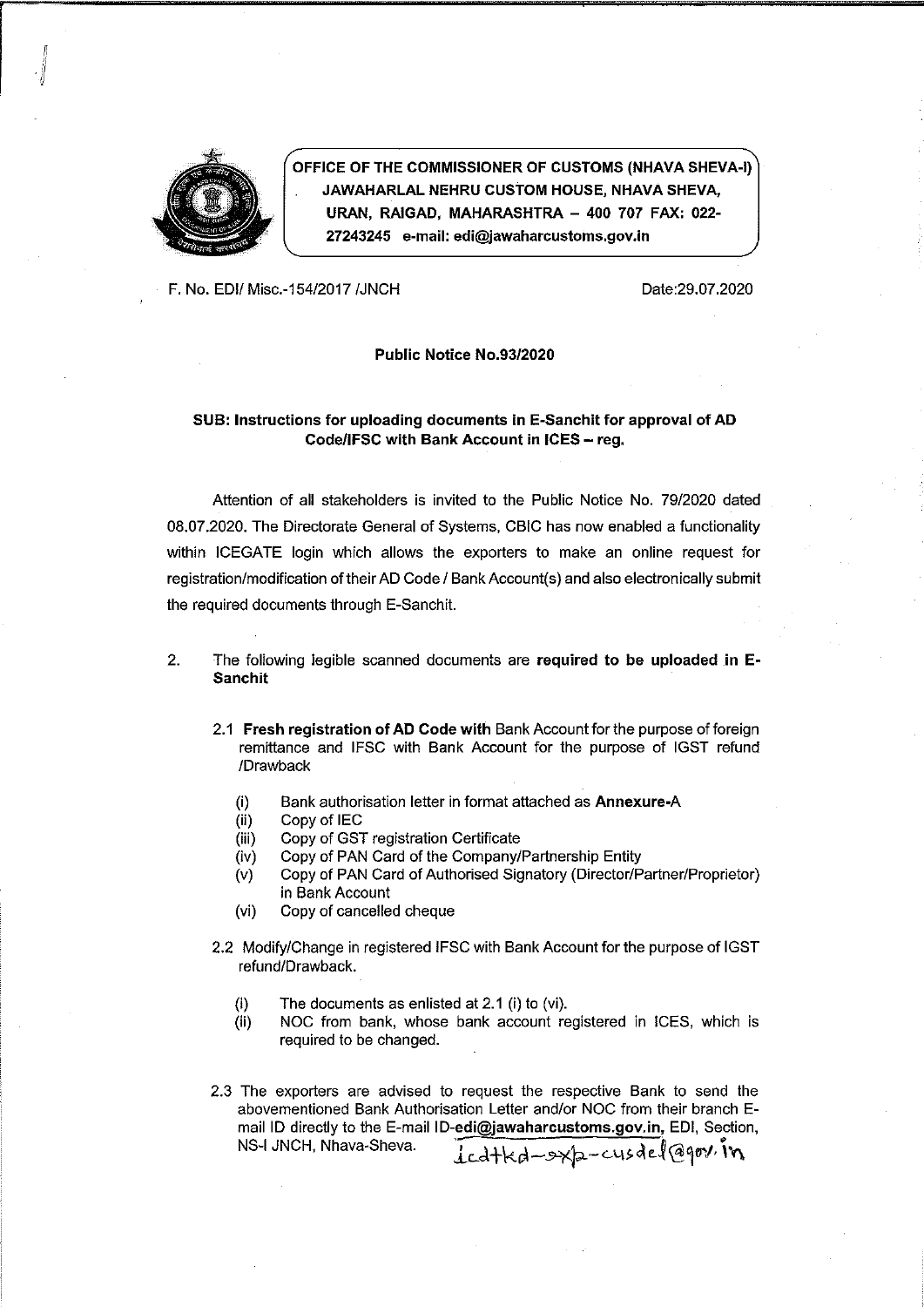3. In case of non-receipt of Bank Authorisation Letter from the Bank E-mail ID as advised in para 2.3 above, the genuineness of Bank authorisation letter and/or NOC will be cross-checked with the Bank through email by this office after receipt of application through ICEGATE.

4. After verification of the genuineness of the request, the EDI Section shall process the same in the system on the same day.

5. Public Notice No. 103/2018 dated 27.06.2018 is hereby rescinded.

6. Difficulty, if any, in implementation of these instructions should be brought to the notice of the Additional Commissioner (EDI) or Deputy Commissioner (EDI), JNCH immediately.

#### $Sd/-$

#### (Sunil Kumar Mall) Commissioner of Customs, NS-1

#### Copy to:

1. The Chief Commissioner of Customs, Mumbai Zone-II, JNCH for information.

2. The Commissioner of Customs, NS-G/ NS-II / NS-III/ NS-IV / NS-V, JNCH.

3. All the Additional/Joint Commissioner of Customs, JNCH, Nhava Sheva.

4. All the Deputy/Assistant Commissioner of Customs, JNCH, Nhava Sheva.

5. Notice Board, JNCH.

6. DC/EDI for Uploading on the JNCH Website.

7. BCBA / FIEO / AIIEO / Other Associations.

8. Office copy.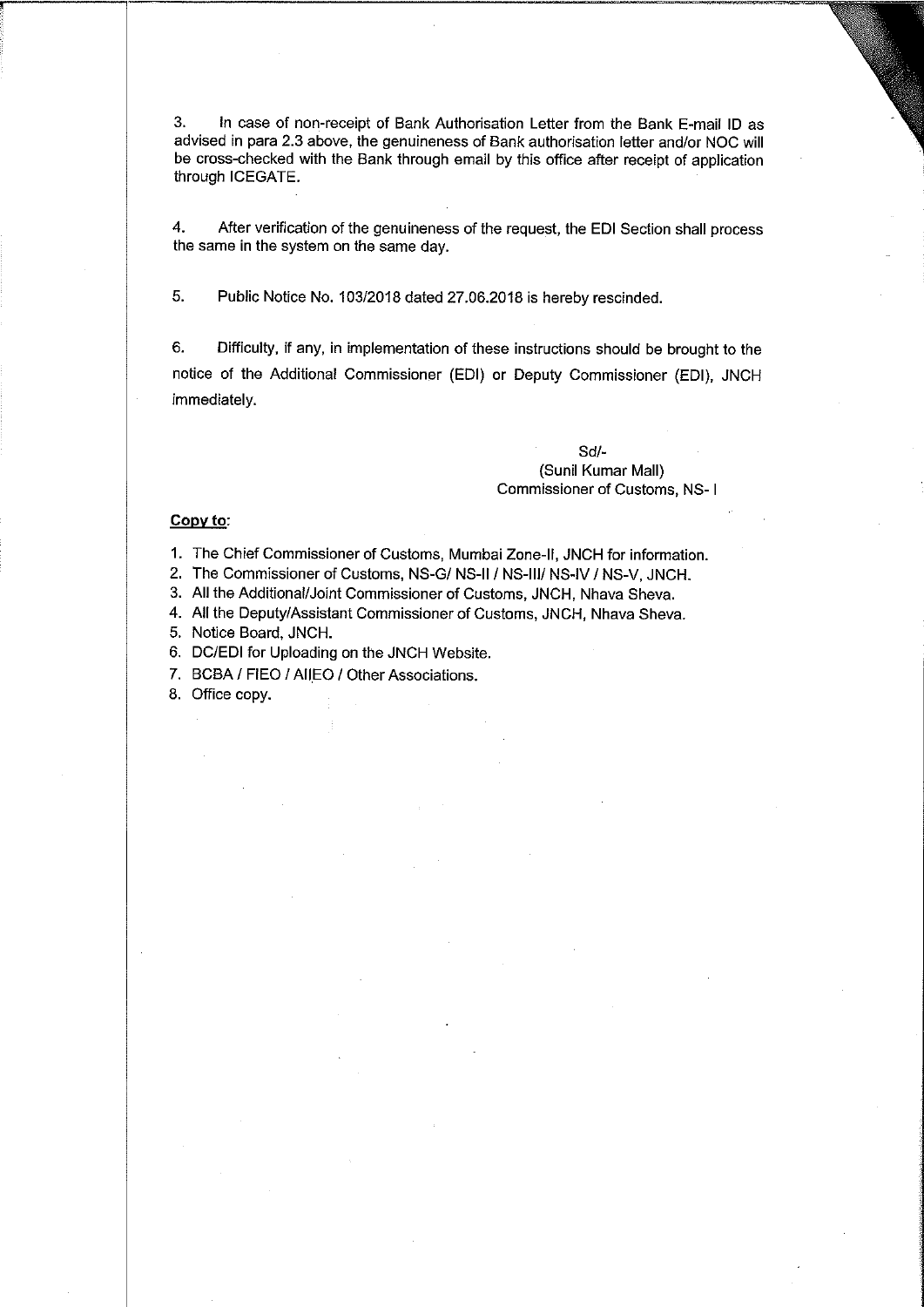# **ANNEXURE-A BANK AUTHORISATION LETTER**

# REFERENCE TO Public Notice No 92/2020 dated 29.07.2020 read with PUBLIC NOTICE 79/2020- DATED-08.07.2020.JNCH. NHAVA-SHEVA, RAIGAD (MAHARASTRA)

ACCOUNT SINCE...........................with our Branch. It is also certified that above mentioned name, address and Director/Partner/Proprietor details are matching with Account Details are as under:-

- 1. BANK ACCOUNT NUMBER:
- 2. AD CODE:
- 3. IFSC:
- 4. NAME OF AUTHORISED SIGNATORY (DIRECTOR/PARTNER/PROPIORTOR) IN BANK ACCOUNT:
- 5. EMAIL ID OF ACCOUNT HOLDER:
- 6. CONTACT NUMBER OF ACCOUNT HOLDER:
- 7. NAME OF BANK:
- 8. NAME OF BRANCH:
- 9. ADDRESS OF BRANCH:

10. EMAIL ID OF BRANCH:

11. CONTACT NUMBER OF BRANCH:

12. NAME & CODE OF ISSUING AUTHORITY:

Signature of issuing authority Bank stamp

Email the Bank Authorisation Letter from bank branch mail id to edi@jawaharcustoms.gov.in for registration said AD Code/IFSC with Bank account with Customs for remittance /drawback/IGST refund.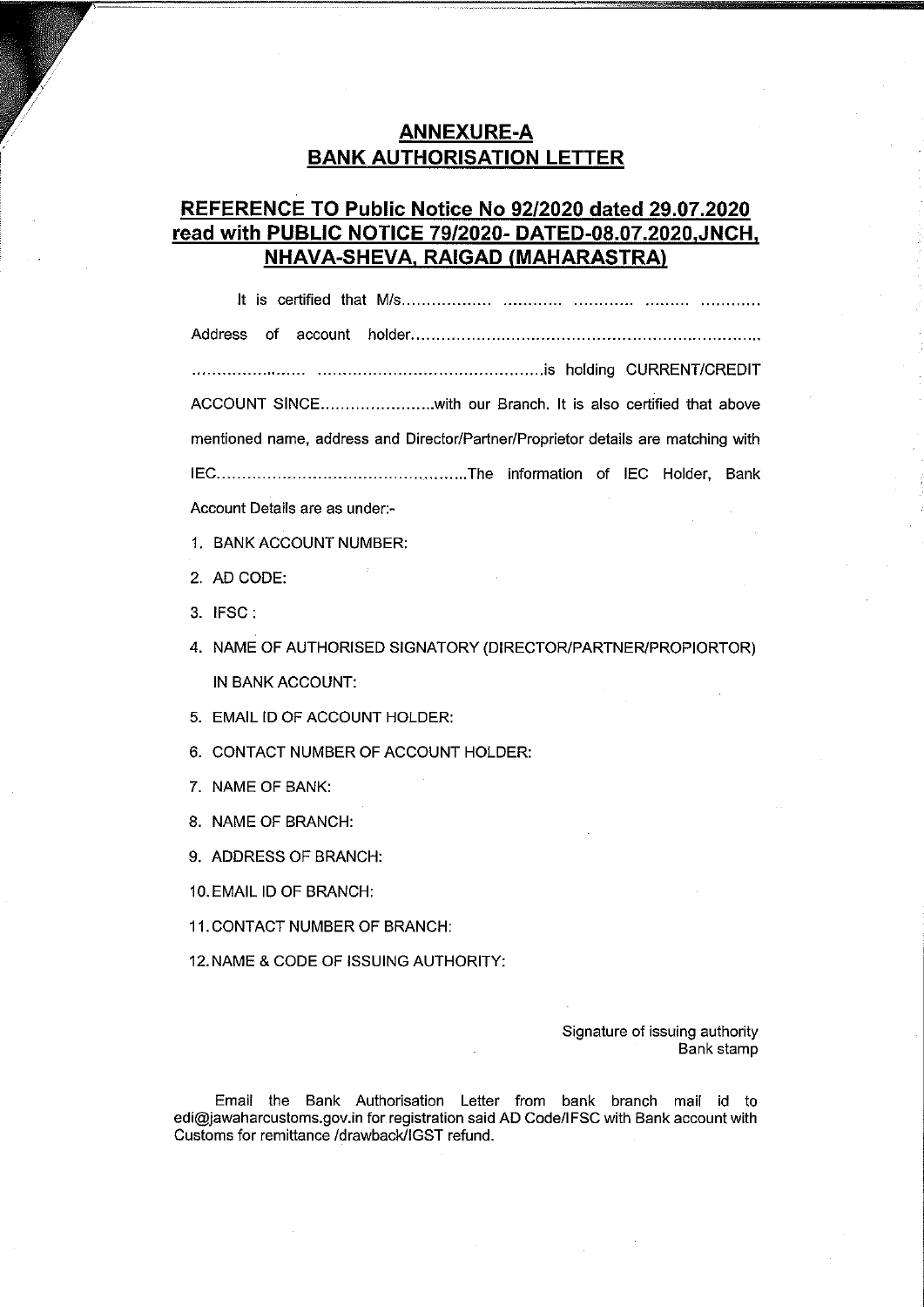# PROCEDURE FOR AD/IFSC CODE ONLINE **REGISTRATION THROUGH ICEGATE**

IEC holders are informed that Directorate General of Systems, CBIC, Govt of India has launched Bank Account Management module (Bank Account Management Advisory is available on Icegate website in Advisory Option on Home page) for IEC Holder on Icegate website on www.icegate.gov.in vide Board Circular No. 32/2020 dated 06.07.2020 (available on CBIC websitewww.cbic.gov.in). Accordingly, JNCH, Nhava-Sheva has issued Public Notices Nos 79/2020 dated 08.07.2020 and 93/2020 dated 29.07.2020 for procedure and required documents for vide publicity (available on JNCH websitewww.jawaharcustoms.gov.in)

The said Module is a facility for Exporters for online registration of AD/IFSC code with Customs for remittance and Drawback/IGST refund and view of all registered AD/IFSC code online.

## STEP-I

IEC holder is required to get Bank Authorisation Letter in **Annexure-**A from the concerned bank as per format in available in Public Notice No. 93/2020 dated 29.07.2020 and request to bank to email on EDI, JNCH email ID-edi@jawaharcustoms.gov.in.

## STEP-2

Registration on Icegate website-www.icegate.gov.in is required to submit online request for AD/IFSC code. If not registered then first get lcegate registration.

#### STEP-3

Icegate registered IEC holders are required to login on Icegate website- www.icegate.gov.in and choose E-Sanchit and generate one IRN number for all required documents mentioned in Public Notice No. 93/2020 dated 29.07.2020, After got IRN number, Choose Bank Account Management option and fill up bank details and upload IRN number for registration of AD Code and IFSC Code separately and submit.

The online requested submitted by Exporter will be transmitted to ICES system in Customs. Customs officer will approve/reject the said request after scrutiny of documents. The status of the request can be viewed by exporter on Bank Account Management module in Icegate website.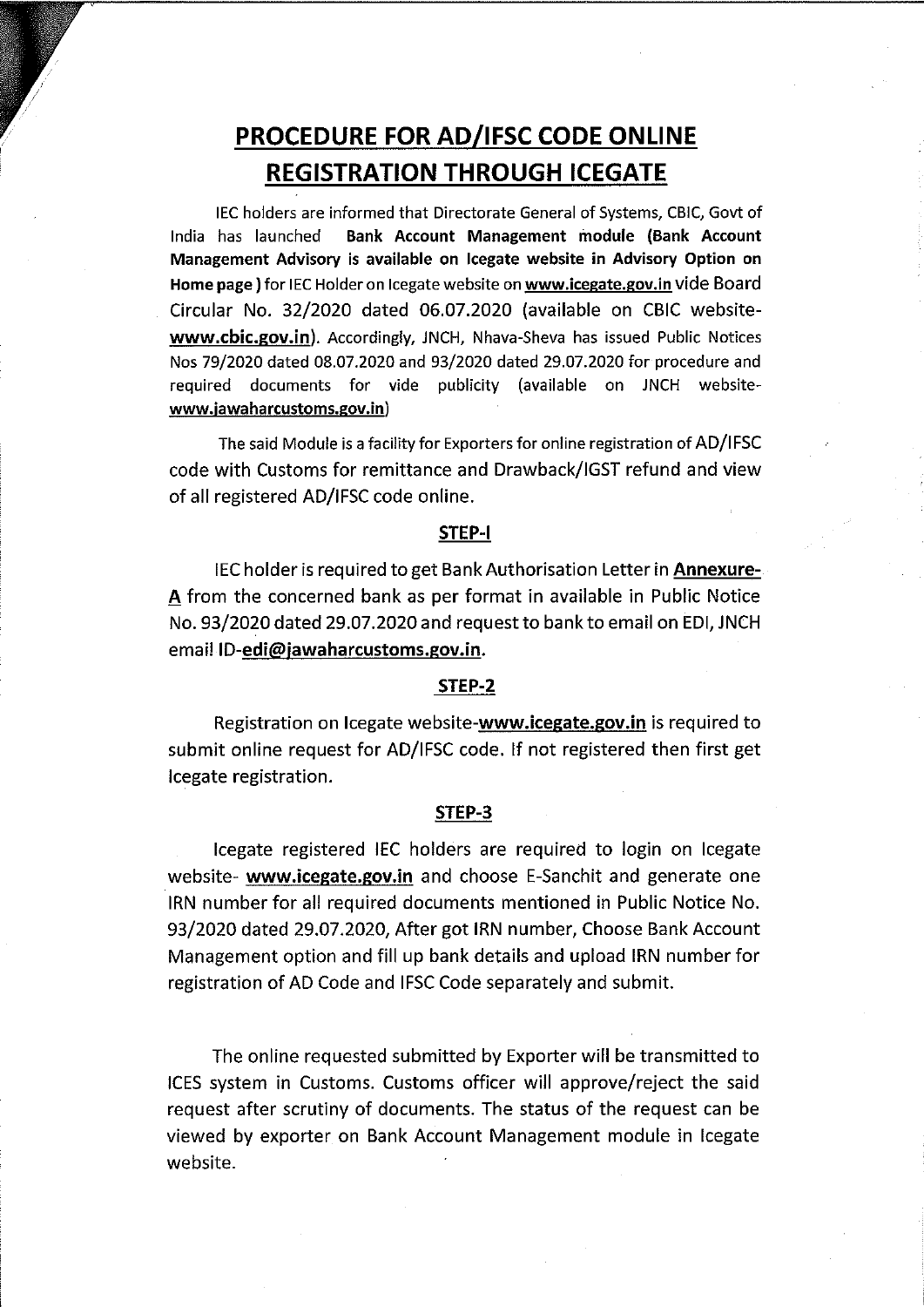

 $\approx 50$ 

.<br>Ring

الكوهيون

 $\left\langle \left\langle \hat{g}_{0}^{0}(\vec{r})\right\rangle _{0}^{2}\left\langle \hat{g}_{0}^{0}\right\rangle _{0}^{2}\right\rangle _{0}$ 

en ta a

tings.

**Will commune** w<sup>i</sup>

सीमाशुल्क आयुक्त का कार्यालय (एन,एस.न) **OFFICI: OF THE COMMISSIONER OF CUSTOMS (NSEI)** Цечнечи потанина предленно MAIN (IMPORT). बवाहरसाल मैहरू सीमाशुल्क भवन, न्हाबा शेवा, ता .सर्पा JAWAILAR TAL NRIHU CUSTOM HODSE, NITAVA, KHEVA, TAL CIRAN MIL UNID BAKKAD 400707, THE MAHARASHTRA des null appendix mannels, including e. in Telephone No.022.2721.01791

As è a P.No. S/22-Gen-402/2017-10 AM (I) Phil contract and the Duted: 08.07.2020  $-3.499 - 5$ **B** on the state the

Non-mass

**PUBLIC NOTICE NO. - 79/2020** 

**Experience DIN 20200778NW00000R944** 

雹.

Sub: Operationalization of Certain Functionalities in ICEGATE-reg

<u>अर्थैं:</u>

Attention of Importers/Exporters, Custom Brokers, Trade , Customs Staff and other stakeholders is invited to Board Circular No. 32/2020 dated 06.07.2020.

At the behest of the CBIC, DG Systems, CBIC has enabled, w.e.f. 06.07.2020, certain functionalities in ICEGATE which would reduce the need for physical interaction between Customs and trade and also speed up the Customs elemnnes process. These new functionalities are explained below.

(a) Registration of Authorised Dealer Code, Bank Accounts through ICEGATE:

Exporters are presently required to register their Authorised Dealer (AD) Code and -41) Bank Account(s) for purposes of remlitances and availing export benefits respectively at every Customs station. Even though it is a one-time provedure, it requires physical interaction between the Customs and the trade-and submission of physical documents by the latter. Being a manual process, it causes delays impacting expons besides requiring the exponers or their representatives to personally visit the Cusloms Houses. Same is the case for the process of updation of Bank. Account details, On review, this procedure has been done away with

The Directorate General of Systems. CBIC has now enabled a functionality within ង៉ោ ICEOATE login which allows the exporters to make an online request for registration/modifications of their AD Code / Bank Account(s) and also electronically submit the Passbook copy or Bank Authorisation letter through e-Sanchili. The exporters would also have necess to a Dashboard to view the status of approval and acceptance at PFMS. for quick rectification at their end. The denuted step-by-step-guide is available on the ICEOATE portal at https://www.iceaste.gov.in/ Download/Bank Account Monagement Advisory.pdf

(iii) The officers posted in EDI section, JNCH, shall ensure that the approval process for registration/undation of the Authorised Dealer (AD) Code and Bank Account(s) details in ICES. is completed within the same working day of receiving the applications. If all requirements are submitted in ICEGATE. Purther, If any deficiencies are noticed, the same shall be communicated to the exporter via the Customs Automated system, who would then make required rectificationthrough ICEGATE portal.

(b) Automated debit of hond after Assessment;

Presently, importers or their representatives are required to physically visit Customs House for physical debit of Bonds after the Bill of Entry is returned (to the importer) for the payment of duty. On review, it has been decided to do away with this requirement, Instead, ICES would automatically debit the Bond and reflect the same in the first copy of the Bill of Entry, provided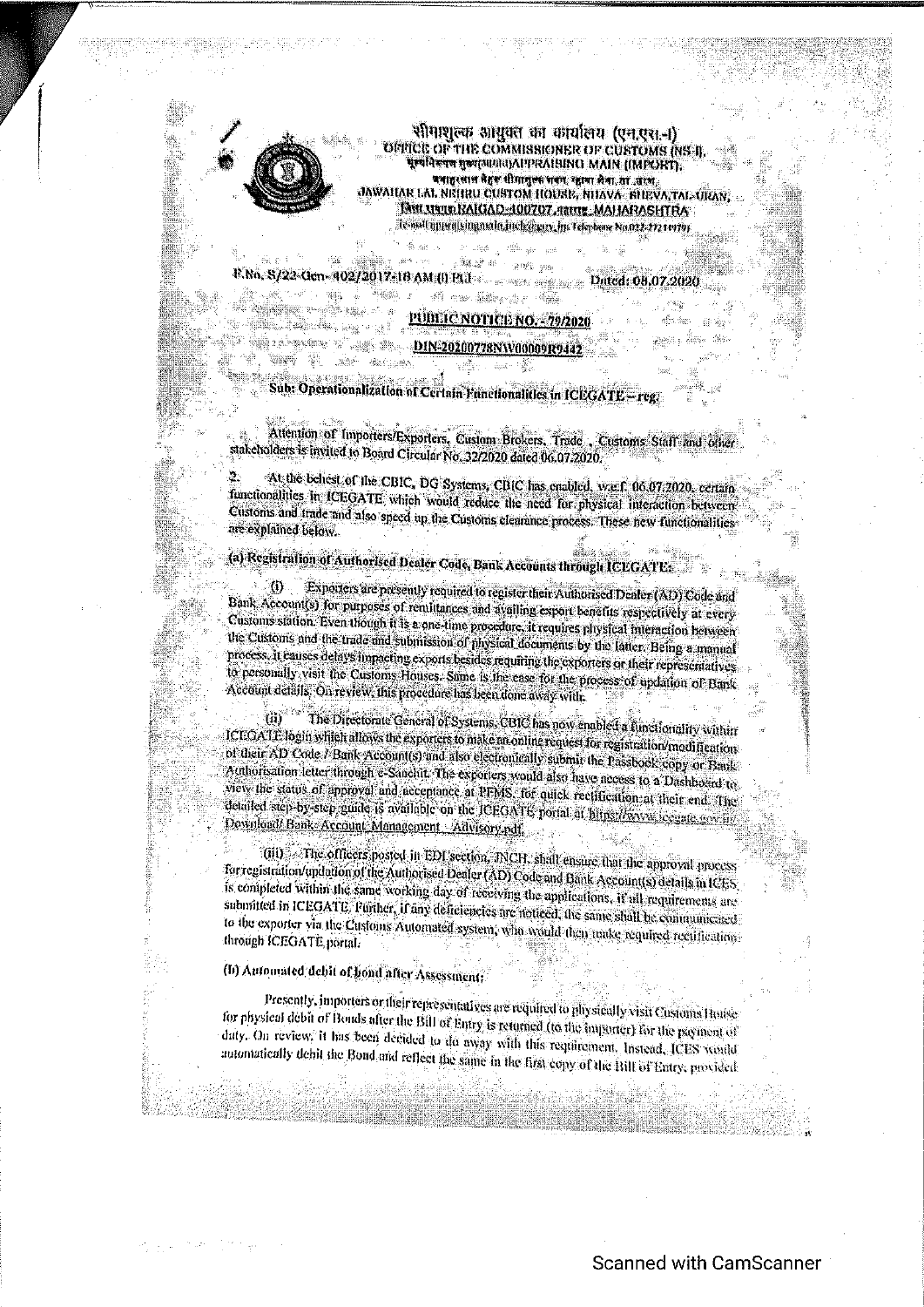the details of the Bond are provided during submission of the Bill of Huny As has been re-flerated cattlet, trade is encouraged to use a continuity bond to avoid procedures related to repeat submission of Bonds.

#### (c) Simplified Registration of Importers/Exporters in ICEGATE:

Although simplified Registration module for importers / exporters based on verification provided in associated GSTIN has been provided without the requirement of digital signature. stirce many Importers / exporters have not availed the same, various functionalities available in the ICEGATE portal cannot be accessed by them. These functionalities are useful to the importers? exporters and would help them in their management of imports and exports. Some of these functionalities are Management of Bank Accounts, Ledger View, IGST Refund status, Query Reply etc. Therefore, importers / exporters are advised to register on ICEGATE and conduct their Customs clearances through electronic interface. The simplified registration on ICEGATE can be done easily in few moments by following the steps given in the link at https://www.icegate.gov.in/Download/Advisory for Shinplified %20Registration at ICEGATE  $\mathbf{M}$ 

瀿 Difficulty, it any, faced in implementation of the said Public Notice may be brought to the notice of the Addi-Jionn Commissioner (Appraising Main, Import) finough gonall on appraisingmain inchiagovan.

This Public Notice should be considered as Standing Order for the purpose of officers and staff of department.

> SUNTO TABO CI (Sunil Kumar Mall) & 7, 02 Commissioner of Customs (NS-I)

Copy to:

1. The Chief Commissioner of Customs, Mumbai Zone II: INCH.

2. The Commissioner of Customs, NS-GANS-IANS-HANS-HIANS-AnditANS-V, JNCH,

3. The Chairman JNPT//CEO NSICT, CEO GTI/ CEO BMCT for information.

4. All Additional/Joint Commissioners of Customs. JNCH.

5. All Deputy/Assistant Commissioner of Customs, INCH.

6. All Sections/Group of NS-G/NS-UNS-II/NS-II/NS-Audit/NS-V. JNCH

7. Representative of CSLA & MANSA for information and circulation.

8. Representative of CFSA1/ BCBA / FIEO / Members of PTFC for

information and circulation among their members und other importers for information.

9. AC/DC, EDI for uploading on INCH website immediately